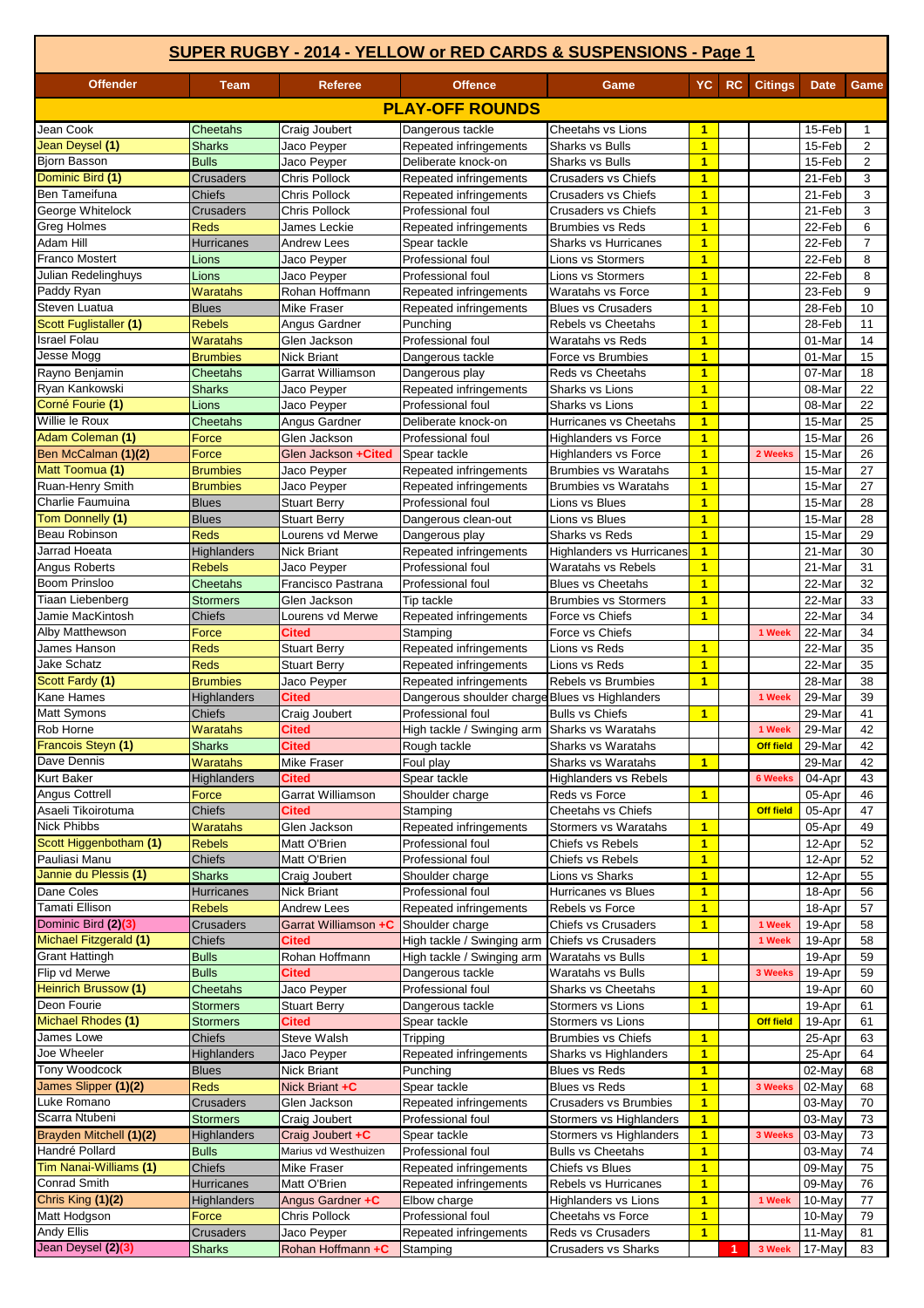| <b>Offender</b><br><b>Citings</b><br><b>Referee</b><br><b>Offence</b><br>YC<br>RC.<br><b>Team</b><br>Game<br><b>Date</b><br>Game<br><b>PLAY-OFF ROUNDS (CONTINUE)</b><br>Rohan Hoffmann<br><b>Sharks</b><br>Repeated infringements<br><b>Crusaders vs Sharks</b><br>$\mathbf{1}$<br>17-May<br>83<br>$\overline{1}$<br><b>Rebels</b><br><b>Steve Walsh</b><br>Reds vs Rebels<br>17-May<br>84<br>Dangerous play<br>$\overline{\mathbf{1}}$<br>Cheslin Kolbe<br><b>Stormers</b><br>Chris Pollock<br>Repeated infringements<br><b>Stormers vs Force</b><br>17-May<br>85<br>$\overline{1}$<br>Jaco Taute<br><b>Stormers</b><br>Chris Pollock<br>Repeated infringements<br><b>Stormers vs Force</b><br>17-May<br>85<br>$\overline{\mathbf{1}}$<br>Adam Coleman (2)<br>Force<br>17-May<br>Chris Pollock<br>Repeated infringements<br><b>Stormers vs Force</b><br>85<br>Heinrich Brüssow (2)<br><b>Cheetahs vs Brumbies</b><br>$\overline{1}$<br>17-May<br>86<br><b>Cheetahs</b><br>Kicking the ball away<br>Marius vd Westhuizen<br>Scott Fardy (2)<br><b>Cheetahs vs Brumbies</b><br>$\overline{1}$<br>86<br><b>Brumbies</b><br>Marius vd Westhuizen<br>Repeated infringements<br>17-May<br>Deon van Rensburg<br>$\overline{1}$<br>Lions<br>Professional foul<br><b>Waratahs vs Lions</b><br>87<br><b>Nick Briant</b><br>18-May<br>Jannie du Plessis (2)<br><b>Blues vs Sharks</b><br>$\overline{1}$<br>88<br><b>Sharks</b><br><b>Nick Briant</b><br>Repeated infringements<br>$23-Mav$<br>Francois Steyn (2)<br><b>Sharks</b><br>Professional foul<br><b>Blues vs Sharks</b><br>$\overline{1}$<br>23-May<br>88<br><b>Nick Briant</b><br>$\overline{1}$<br>Pat Leafa<br>Rohan Hoffmann<br><b>Rebels vs Waratahs</b><br>89<br><b>Rebels</b><br>Repeated infringements<br>23-May<br>Matt Toomua (2)<br><b>Bulls vs Brumbies</b><br>$\overline{1}$<br>23-May<br>90<br><b>Brumbies</b><br>Craig Joubert<br>High tackle<br>Josh Mann-Rea<br>Professional foul<br>$\overline{1}$<br>23-May<br>90<br><b>Brumbies</b><br>Craig Joubert<br><b>Bulls vs Brumbies</b><br><b>Richie McCaw</b><br>Glen Jackson<br>Professional foul<br>$\overline{1}$<br>24-May<br>91<br><b>Crusaders</b><br><b>Highlanders vs Crusaders</b><br>Reggie Goodes<br>$\overline{1}$<br>92<br><b>Hurricanes</b><br>Angus Gardner<br>Professional foul<br>Hurricanes vs Chiefs<br>24-May<br><b>Brodie Retallick</b><br>Chiefs<br>$\overline{1}$<br>24-May<br>92<br>Angus Gardner<br>Repeated infringements<br>Hurricanes vs Chiefs<br>$\blacksquare$<br>Lions<br><b>Steve Walsh</b><br>24-May<br>93<br>Shoulder charge<br>Force vs Lions<br>Adriaan Strauss (1)(2)<br>24-May<br>94<br><b>Cheetahs</b><br>Spear tackle<br><b>Stormers vs Cheetahs</b><br>$\overline{1}$<br>3 Weeks<br>Stuart Berry +C<br>Michael Rhodes (2)<br>94<br><b>Stormers vs Cheetahs</b><br>$\overline{1}$<br>Foul play (hair pulling)<br>24-May<br>Stormers<br>Stuart Berry<br>Sam Wykes<br>Mike Fraser<br>Professional foul<br>Crusaders vs Force<br>$\mathbf{1}$<br>30-May<br>95<br>Force<br>Professional foul<br>$\overline{1}$<br>31-May<br>98<br>Hurricanes<br>Garratt Williamson<br><b>Blues vs Hurricanes</b><br><b>Ben Alexander</b><br><b>Brumbies</b><br><b>Steve Walsh</b><br><b>Brumbies vs Rebels</b><br>$\overline{1}$<br>31-May<br>99<br>Repeated infringements<br>Nizaam Carr<br>$\overline{1}$<br>101<br><b>Stormers</b><br>Jaco Peyper<br><b>Sharks vs Stormers</b><br>31-May<br>Dangerous play<br>$\overline{1}$<br>101<br><b>Sharks</b><br>Professional foul<br><b>Sharks vs Stormers</b><br>31-May<br>Jaco Peyper<br><b>Lachlan Turner</b><br><b>Reds</b><br>Angus Gardner<br>$\overline{1}$<br>27-Jun<br>103<br>Tackled player in the air<br>Rebels vs Reds<br>$\overline{\mathbf{1}}$<br>Mitch Inman<br><b>Rebels</b><br>Angus Gardner<br>Rebels vs Reds<br>27-Jun<br>103<br>Shoulder charge<br>$\overline{1}$<br>Matt Todd<br><b>Mike Fraser</b><br>Professional foul<br>Hurricanes vs Crusaders<br>104<br><b>Crusaders</b><br>28-Jun<br>$\overline{1}$<br>Fotu Auelua<br><b>Waratahs vs Brumbies</b><br>28-Jun<br>105<br><b>Brumbies</b><br>Steve Walsh<br>Repeated infringements<br>Tom Donnelly (2)<br>$\overline{1}$<br>Rohan Hoffman<br>28-Jun<br>106<br><b>Blues</b><br>Repeated infringements<br>Force vs Blues<br>Scott Higginbotham (3)(4)<br>Jaco Peyper +C<br><b>Rebels</b><br>Spear tackle<br>Lions vs Rebels<br>$\mathbf{1}$<br>1 Week<br>04-Jul<br>108<br>Hugh McMeniman (1)(2)<br>$\overline{1}$<br>Angus Gardner +C<br>05-Jul<br>110<br>Force<br>Kneeing player on ground<br>Force vs Reds<br>1 Week<br>Johan Goosen (1)<br><b>Cheetahs vs Sharks</b><br>$\overline{\mathbf{1}}$<br><b>Cheetahs</b><br>Rohan Hoffmann<br>112<br>Kicking the ball away<br>05-Jul<br>Aaron Smith<br>$\overline{1}$<br><b>Steve Walsh</b><br>Professional foul<br>Waratahs vs Highlanders<br>05-Jul<br>113<br>Highlanders<br>Ma'a Nonu<br><b>Blues</b><br>$\overline{1}$<br>Glen Jackson<br>Shoulder charge<br><b>Blues vs Chiefs</b><br>114<br>11-Jul<br>$\overline{1}$<br><b>Chiefs</b><br>114<br>Glen Jackson<br>Repeated infringements<br><b>Blues vs Chiefs</b><br>11-Jul<br><b>Jarrad Butler</b><br><b>Steve Walsh</b><br><b>Brumbies vs Force</b><br>1<br>115<br><b>Brumbies</b><br>Repeated infringements<br>11-Jul<br>Paul Willemse<br><b>Bulls</b><br>$\blacksquare$<br>$11 -$ Jul<br>116<br>Rohan Hoffmann<br>Spear tackle<br><b>Bulls vs Rebels</b><br>Scott Fuglistaller (2)<br><b>Rebels</b><br>Rohan Hoffmann<br>Repeated infringements<br><b>Bulls vs Rebels</b><br><u>1</u><br>11-Jul<br>116<br>Reds vs Waratahs<br>Sam Johnson<br>Reds<br>Mike Fraser<br>1<br>12-Jul<br>118<br>Tip tackle<br>Hair pulling & punching<br>Reds vs Waratahs<br>$\overline{1}$<br>Waratahs<br>Mike Fraser<br>12-Jul<br>118<br><b>Elton Jantjies</b><br>Marius vd Westhuizen<br>Professional foul<br>Lions vs Cheetahs<br>1<br>12-Jul<br>119<br>Lions<br>Philip vd Walt<br>Professional foul<br>$\overline{1}$<br>Cheetahs<br>Marius vd Westhuizen<br>Lions vs Cheetahs<br>12-Jul<br>119<br>Coenie Oosthuizen<br>Marius vd Westhuizen<br>Lions vs Cheetahs<br>$\overline{1}$<br>Cheetahs<br>Repeated infringements<br>12-Jul<br>119<br>Johan Goosen (2)<br>Professional foul<br>$\overline{1}$<br>Cheetahs<br>Marius vd Westhuizen<br>Lions vs Cheetahs<br>12-Jul<br>119<br>Willem Alberts (2)<br>Professional foul<br><b>Stormers vs Sharks</b><br>$\overline{1}$<br>Sharks<br>Jaco Peyper<br>12-Jul<br>120<br><b>QUARTER FINAL PLAYOFFS</b><br>Tim Nanai-Williams (2)<br><b>Chiefs</b><br><b>Brumbies vs Chiefs</b><br>Craig Joubert<br>Professional foul<br>$\mathbf{1}$<br>19-Jul<br>121<br>Henry Speight<br>Professional foul<br><b>Brumbies vs Chiefs</b><br>$\blacksquare$<br>19-Jul<br><b>Brumbies</b><br>Craig Joubert<br>121<br><b>SEMI FINALS</b><br>Tegele Naiyaravoro<br>Waratahs vs Brumbies<br>26-Jul<br>124<br><b>Brumbies</b><br>Jaco Peyper<br>Late, shoulder charge<br>$\blacktriangleleft$<br><b>FINAL</b><br><b>Total</b><br>127<br>Average per game<br>1.02 | SUPER RUGBY - 2014 - YELLOW or RED CARDS & SUSPENSIONS - Page 2 |  |  |  |  |  |  |  |  |  |
|------------------------------------------------------------------------------------------------------------------------------------------------------------------------------------------------------------------------------------------------------------------------------------------------------------------------------------------------------------------------------------------------------------------------------------------------------------------------------------------------------------------------------------------------------------------------------------------------------------------------------------------------------------------------------------------------------------------------------------------------------------------------------------------------------------------------------------------------------------------------------------------------------------------------------------------------------------------------------------------------------------------------------------------------------------------------------------------------------------------------------------------------------------------------------------------------------------------------------------------------------------------------------------------------------------------------------------------------------------------------------------------------------------------------------------------------------------------------------------------------------------------------------------------------------------------------------------------------------------------------------------------------------------------------------------------------------------------------------------------------------------------------------------------------------------------------------------------------------------------------------------------------------------------------------------------------------------------------------------------------------------------------------------------------------------------------------------------------------------------------------------------------------------------------------------------------------------------------------------------------------------------------------------------------------------------------------------------------------------------------------------------------------------------------------------------------------------------------------------------------------------------------------------------------------------------------------------------------------------------------------------------------------------------------------------------------------------------------------------------------------------------------------------------------------------------------------------------------------------------------------------------------------------------------------------------------------------------------------------------------------------------------------------------------------------------------------------------------------------------------------------------------------------------------------------------------------------------------------------------------------------------------------------------------------------------------------------------------------------------------------------------------------------------------------------------------------------------------------------------------------------------------------------------------------------------------------------------------------------------------------------------------------------------------------------------------------------------------------------------------------------------------------------------------------------------------------------------------------------------------------------------------------------------------------------------------------------------------------------------------------------------------------------------------------------------------------------------------------------------------------------------------------------------------------------------------------------------------------------------------------------------------------------------------------------------------------------------------------------------------------------------------------------------------------------------------------------------------------------------------------------------------------------------------------------------------------------------------------------------------------------------------------------------------------------------------------------------------------------------------------------------------------------------------------------------------------------------------------------------------------------------------------------------------------------------------------------------------------------------------------------------------------------------------------------------------------------------------------------------------------------------------------------------------------------------------------------------------------------------------------------------------------------------------------------------------------------------------------------------------------------------------------------------------------------------------------------------------------------------------------------------------------------------------------------------------------------------------------------------------------------------------------------------------------------------------------------------------------------------------------------------------------------------------------------------------------------------------------------------------------------------------------------------------------------------------------------------------------------------------------------------------------------------------------------------------------------------------------------------------------------------------------------------------------------------------------------------------------------------------------------------------------------------------------------------------------------------------------------------------------------------------------------------------------------------------------------------------------------------------------------------------------------------------------------------------------------------------------------------------------------------------------------------------------------------------------------------------------------------------------------------------------------------------------------------------------------------------------------------------------------------------------------------------------------------------------------------------------------------------------------------------------------|-----------------------------------------------------------------|--|--|--|--|--|--|--|--|--|
|                                                                                                                                                                                                                                                                                                                                                                                                                                                                                                                                                                                                                                                                                                                                                                                                                                                                                                                                                                                                                                                                                                                                                                                                                                                                                                                                                                                                                                                                                                                                                                                                                                                                                                                                                                                                                                                                                                                                                                                                                                                                                                                                                                                                                                                                                                                                                                                                                                                                                                                                                                                                                                                                                                                                                                                                                                                                                                                                                                                                                                                                                                                                                                                                                                                                                                                                                                                                                                                                                                                                                                                                                                                                                                                                                                                                                                                                                                                                                                                                                                                                                                                                                                                                                                                                                                                                                                                                                                                                                                                                                                                                                                                                                                                                                                                                                                                                                                                                                                                                                                                                                                                                                                                                                                                                                                                                                                                                                                                                                                                                                                                                                                                                                                                                                                                                                                                                                                                                                                                                                                                                                                                                                                                                                                                                                                                                                                                                                                                                                                                                                                                                                                                                                                                                                                                                                                                                                                                                                                                                                                    |                                                                 |  |  |  |  |  |  |  |  |  |
|                                                                                                                                                                                                                                                                                                                                                                                                                                                                                                                                                                                                                                                                                                                                                                                                                                                                                                                                                                                                                                                                                                                                                                                                                                                                                                                                                                                                                                                                                                                                                                                                                                                                                                                                                                                                                                                                                                                                                                                                                                                                                                                                                                                                                                                                                                                                                                                                                                                                                                                                                                                                                                                                                                                                                                                                                                                                                                                                                                                                                                                                                                                                                                                                                                                                                                                                                                                                                                                                                                                                                                                                                                                                                                                                                                                                                                                                                                                                                                                                                                                                                                                                                                                                                                                                                                                                                                                                                                                                                                                                                                                                                                                                                                                                                                                                                                                                                                                                                                                                                                                                                                                                                                                                                                                                                                                                                                                                                                                                                                                                                                                                                                                                                                                                                                                                                                                                                                                                                                                                                                                                                                                                                                                                                                                                                                                                                                                                                                                                                                                                                                                                                                                                                                                                                                                                                                                                                                                                                                                                                                    |                                                                 |  |  |  |  |  |  |  |  |  |
|                                                                                                                                                                                                                                                                                                                                                                                                                                                                                                                                                                                                                                                                                                                                                                                                                                                                                                                                                                                                                                                                                                                                                                                                                                                                                                                                                                                                                                                                                                                                                                                                                                                                                                                                                                                                                                                                                                                                                                                                                                                                                                                                                                                                                                                                                                                                                                                                                                                                                                                                                                                                                                                                                                                                                                                                                                                                                                                                                                                                                                                                                                                                                                                                                                                                                                                                                                                                                                                                                                                                                                                                                                                                                                                                                                                                                                                                                                                                                                                                                                                                                                                                                                                                                                                                                                                                                                                                                                                                                                                                                                                                                                                                                                                                                                                                                                                                                                                                                                                                                                                                                                                                                                                                                                                                                                                                                                                                                                                                                                                                                                                                                                                                                                                                                                                                                                                                                                                                                                                                                                                                                                                                                                                                                                                                                                                                                                                                                                                                                                                                                                                                                                                                                                                                                                                                                                                                                                                                                                                                                                    | <b>Willem Alberts (1)</b>                                       |  |  |  |  |  |  |  |  |  |
|                                                                                                                                                                                                                                                                                                                                                                                                                                                                                                                                                                                                                                                                                                                                                                                                                                                                                                                                                                                                                                                                                                                                                                                                                                                                                                                                                                                                                                                                                                                                                                                                                                                                                                                                                                                                                                                                                                                                                                                                                                                                                                                                                                                                                                                                                                                                                                                                                                                                                                                                                                                                                                                                                                                                                                                                                                                                                                                                                                                                                                                                                                                                                                                                                                                                                                                                                                                                                                                                                                                                                                                                                                                                                                                                                                                                                                                                                                                                                                                                                                                                                                                                                                                                                                                                                                                                                                                                                                                                                                                                                                                                                                                                                                                                                                                                                                                                                                                                                                                                                                                                                                                                                                                                                                                                                                                                                                                                                                                                                                                                                                                                                                                                                                                                                                                                                                                                                                                                                                                                                                                                                                                                                                                                                                                                                                                                                                                                                                                                                                                                                                                                                                                                                                                                                                                                                                                                                                                                                                                                                                    | Scott Higginbotham (2)                                          |  |  |  |  |  |  |  |  |  |
|                                                                                                                                                                                                                                                                                                                                                                                                                                                                                                                                                                                                                                                                                                                                                                                                                                                                                                                                                                                                                                                                                                                                                                                                                                                                                                                                                                                                                                                                                                                                                                                                                                                                                                                                                                                                                                                                                                                                                                                                                                                                                                                                                                                                                                                                                                                                                                                                                                                                                                                                                                                                                                                                                                                                                                                                                                                                                                                                                                                                                                                                                                                                                                                                                                                                                                                                                                                                                                                                                                                                                                                                                                                                                                                                                                                                                                                                                                                                                                                                                                                                                                                                                                                                                                                                                                                                                                                                                                                                                                                                                                                                                                                                                                                                                                                                                                                                                                                                                                                                                                                                                                                                                                                                                                                                                                                                                                                                                                                                                                                                                                                                                                                                                                                                                                                                                                                                                                                                                                                                                                                                                                                                                                                                                                                                                                                                                                                                                                                                                                                                                                                                                                                                                                                                                                                                                                                                                                                                                                                                                                    |                                                                 |  |  |  |  |  |  |  |  |  |
|                                                                                                                                                                                                                                                                                                                                                                                                                                                                                                                                                                                                                                                                                                                                                                                                                                                                                                                                                                                                                                                                                                                                                                                                                                                                                                                                                                                                                                                                                                                                                                                                                                                                                                                                                                                                                                                                                                                                                                                                                                                                                                                                                                                                                                                                                                                                                                                                                                                                                                                                                                                                                                                                                                                                                                                                                                                                                                                                                                                                                                                                                                                                                                                                                                                                                                                                                                                                                                                                                                                                                                                                                                                                                                                                                                                                                                                                                                                                                                                                                                                                                                                                                                                                                                                                                                                                                                                                                                                                                                                                                                                                                                                                                                                                                                                                                                                                                                                                                                                                                                                                                                                                                                                                                                                                                                                                                                                                                                                                                                                                                                                                                                                                                                                                                                                                                                                                                                                                                                                                                                                                                                                                                                                                                                                                                                                                                                                                                                                                                                                                                                                                                                                                                                                                                                                                                                                                                                                                                                                                                                    |                                                                 |  |  |  |  |  |  |  |  |  |
|                                                                                                                                                                                                                                                                                                                                                                                                                                                                                                                                                                                                                                                                                                                                                                                                                                                                                                                                                                                                                                                                                                                                                                                                                                                                                                                                                                                                                                                                                                                                                                                                                                                                                                                                                                                                                                                                                                                                                                                                                                                                                                                                                                                                                                                                                                                                                                                                                                                                                                                                                                                                                                                                                                                                                                                                                                                                                                                                                                                                                                                                                                                                                                                                                                                                                                                                                                                                                                                                                                                                                                                                                                                                                                                                                                                                                                                                                                                                                                                                                                                                                                                                                                                                                                                                                                                                                                                                                                                                                                                                                                                                                                                                                                                                                                                                                                                                                                                                                                                                                                                                                                                                                                                                                                                                                                                                                                                                                                                                                                                                                                                                                                                                                                                                                                                                                                                                                                                                                                                                                                                                                                                                                                                                                                                                                                                                                                                                                                                                                                                                                                                                                                                                                                                                                                                                                                                                                                                                                                                                                                    |                                                                 |  |  |  |  |  |  |  |  |  |
|                                                                                                                                                                                                                                                                                                                                                                                                                                                                                                                                                                                                                                                                                                                                                                                                                                                                                                                                                                                                                                                                                                                                                                                                                                                                                                                                                                                                                                                                                                                                                                                                                                                                                                                                                                                                                                                                                                                                                                                                                                                                                                                                                                                                                                                                                                                                                                                                                                                                                                                                                                                                                                                                                                                                                                                                                                                                                                                                                                                                                                                                                                                                                                                                                                                                                                                                                                                                                                                                                                                                                                                                                                                                                                                                                                                                                                                                                                                                                                                                                                                                                                                                                                                                                                                                                                                                                                                                                                                                                                                                                                                                                                                                                                                                                                                                                                                                                                                                                                                                                                                                                                                                                                                                                                                                                                                                                                                                                                                                                                                                                                                                                                                                                                                                                                                                                                                                                                                                                                                                                                                                                                                                                                                                                                                                                                                                                                                                                                                                                                                                                                                                                                                                                                                                                                                                                                                                                                                                                                                                                                    |                                                                 |  |  |  |  |  |  |  |  |  |
|                                                                                                                                                                                                                                                                                                                                                                                                                                                                                                                                                                                                                                                                                                                                                                                                                                                                                                                                                                                                                                                                                                                                                                                                                                                                                                                                                                                                                                                                                                                                                                                                                                                                                                                                                                                                                                                                                                                                                                                                                                                                                                                                                                                                                                                                                                                                                                                                                                                                                                                                                                                                                                                                                                                                                                                                                                                                                                                                                                                                                                                                                                                                                                                                                                                                                                                                                                                                                                                                                                                                                                                                                                                                                                                                                                                                                                                                                                                                                                                                                                                                                                                                                                                                                                                                                                                                                                                                                                                                                                                                                                                                                                                                                                                                                                                                                                                                                                                                                                                                                                                                                                                                                                                                                                                                                                                                                                                                                                                                                                                                                                                                                                                                                                                                                                                                                                                                                                                                                                                                                                                                                                                                                                                                                                                                                                                                                                                                                                                                                                                                                                                                                                                                                                                                                                                                                                                                                                                                                                                                                                    |                                                                 |  |  |  |  |  |  |  |  |  |
|                                                                                                                                                                                                                                                                                                                                                                                                                                                                                                                                                                                                                                                                                                                                                                                                                                                                                                                                                                                                                                                                                                                                                                                                                                                                                                                                                                                                                                                                                                                                                                                                                                                                                                                                                                                                                                                                                                                                                                                                                                                                                                                                                                                                                                                                                                                                                                                                                                                                                                                                                                                                                                                                                                                                                                                                                                                                                                                                                                                                                                                                                                                                                                                                                                                                                                                                                                                                                                                                                                                                                                                                                                                                                                                                                                                                                                                                                                                                                                                                                                                                                                                                                                                                                                                                                                                                                                                                                                                                                                                                                                                                                                                                                                                                                                                                                                                                                                                                                                                                                                                                                                                                                                                                                                                                                                                                                                                                                                                                                                                                                                                                                                                                                                                                                                                                                                                                                                                                                                                                                                                                                                                                                                                                                                                                                                                                                                                                                                                                                                                                                                                                                                                                                                                                                                                                                                                                                                                                                                                                                                    |                                                                 |  |  |  |  |  |  |  |  |  |
|                                                                                                                                                                                                                                                                                                                                                                                                                                                                                                                                                                                                                                                                                                                                                                                                                                                                                                                                                                                                                                                                                                                                                                                                                                                                                                                                                                                                                                                                                                                                                                                                                                                                                                                                                                                                                                                                                                                                                                                                                                                                                                                                                                                                                                                                                                                                                                                                                                                                                                                                                                                                                                                                                                                                                                                                                                                                                                                                                                                                                                                                                                                                                                                                                                                                                                                                                                                                                                                                                                                                                                                                                                                                                                                                                                                                                                                                                                                                                                                                                                                                                                                                                                                                                                                                                                                                                                                                                                                                                                                                                                                                                                                                                                                                                                                                                                                                                                                                                                                                                                                                                                                                                                                                                                                                                                                                                                                                                                                                                                                                                                                                                                                                                                                                                                                                                                                                                                                                                                                                                                                                                                                                                                                                                                                                                                                                                                                                                                                                                                                                                                                                                                                                                                                                                                                                                                                                                                                                                                                                                                    |                                                                 |  |  |  |  |  |  |  |  |  |
|                                                                                                                                                                                                                                                                                                                                                                                                                                                                                                                                                                                                                                                                                                                                                                                                                                                                                                                                                                                                                                                                                                                                                                                                                                                                                                                                                                                                                                                                                                                                                                                                                                                                                                                                                                                                                                                                                                                                                                                                                                                                                                                                                                                                                                                                                                                                                                                                                                                                                                                                                                                                                                                                                                                                                                                                                                                                                                                                                                                                                                                                                                                                                                                                                                                                                                                                                                                                                                                                                                                                                                                                                                                                                                                                                                                                                                                                                                                                                                                                                                                                                                                                                                                                                                                                                                                                                                                                                                                                                                                                                                                                                                                                                                                                                                                                                                                                                                                                                                                                                                                                                                                                                                                                                                                                                                                                                                                                                                                                                                                                                                                                                                                                                                                                                                                                                                                                                                                                                                                                                                                                                                                                                                                                                                                                                                                                                                                                                                                                                                                                                                                                                                                                                                                                                                                                                                                                                                                                                                                                                                    |                                                                 |  |  |  |  |  |  |  |  |  |
|                                                                                                                                                                                                                                                                                                                                                                                                                                                                                                                                                                                                                                                                                                                                                                                                                                                                                                                                                                                                                                                                                                                                                                                                                                                                                                                                                                                                                                                                                                                                                                                                                                                                                                                                                                                                                                                                                                                                                                                                                                                                                                                                                                                                                                                                                                                                                                                                                                                                                                                                                                                                                                                                                                                                                                                                                                                                                                                                                                                                                                                                                                                                                                                                                                                                                                                                                                                                                                                                                                                                                                                                                                                                                                                                                                                                                                                                                                                                                                                                                                                                                                                                                                                                                                                                                                                                                                                                                                                                                                                                                                                                                                                                                                                                                                                                                                                                                                                                                                                                                                                                                                                                                                                                                                                                                                                                                                                                                                                                                                                                                                                                                                                                                                                                                                                                                                                                                                                                                                                                                                                                                                                                                                                                                                                                                                                                                                                                                                                                                                                                                                                                                                                                                                                                                                                                                                                                                                                                                                                                                                    |                                                                 |  |  |  |  |  |  |  |  |  |
|                                                                                                                                                                                                                                                                                                                                                                                                                                                                                                                                                                                                                                                                                                                                                                                                                                                                                                                                                                                                                                                                                                                                                                                                                                                                                                                                                                                                                                                                                                                                                                                                                                                                                                                                                                                                                                                                                                                                                                                                                                                                                                                                                                                                                                                                                                                                                                                                                                                                                                                                                                                                                                                                                                                                                                                                                                                                                                                                                                                                                                                                                                                                                                                                                                                                                                                                                                                                                                                                                                                                                                                                                                                                                                                                                                                                                                                                                                                                                                                                                                                                                                                                                                                                                                                                                                                                                                                                                                                                                                                                                                                                                                                                                                                                                                                                                                                                                                                                                                                                                                                                                                                                                                                                                                                                                                                                                                                                                                                                                                                                                                                                                                                                                                                                                                                                                                                                                                                                                                                                                                                                                                                                                                                                                                                                                                                                                                                                                                                                                                                                                                                                                                                                                                                                                                                                                                                                                                                                                                                                                                    |                                                                 |  |  |  |  |  |  |  |  |  |
|                                                                                                                                                                                                                                                                                                                                                                                                                                                                                                                                                                                                                                                                                                                                                                                                                                                                                                                                                                                                                                                                                                                                                                                                                                                                                                                                                                                                                                                                                                                                                                                                                                                                                                                                                                                                                                                                                                                                                                                                                                                                                                                                                                                                                                                                                                                                                                                                                                                                                                                                                                                                                                                                                                                                                                                                                                                                                                                                                                                                                                                                                                                                                                                                                                                                                                                                                                                                                                                                                                                                                                                                                                                                                                                                                                                                                                                                                                                                                                                                                                                                                                                                                                                                                                                                                                                                                                                                                                                                                                                                                                                                                                                                                                                                                                                                                                                                                                                                                                                                                                                                                                                                                                                                                                                                                                                                                                                                                                                                                                                                                                                                                                                                                                                                                                                                                                                                                                                                                                                                                                                                                                                                                                                                                                                                                                                                                                                                                                                                                                                                                                                                                                                                                                                                                                                                                                                                                                                                                                                                                                    |                                                                 |  |  |  |  |  |  |  |  |  |
|                                                                                                                                                                                                                                                                                                                                                                                                                                                                                                                                                                                                                                                                                                                                                                                                                                                                                                                                                                                                                                                                                                                                                                                                                                                                                                                                                                                                                                                                                                                                                                                                                                                                                                                                                                                                                                                                                                                                                                                                                                                                                                                                                                                                                                                                                                                                                                                                                                                                                                                                                                                                                                                                                                                                                                                                                                                                                                                                                                                                                                                                                                                                                                                                                                                                                                                                                                                                                                                                                                                                                                                                                                                                                                                                                                                                                                                                                                                                                                                                                                                                                                                                                                                                                                                                                                                                                                                                                                                                                                                                                                                                                                                                                                                                                                                                                                                                                                                                                                                                                                                                                                                                                                                                                                                                                                                                                                                                                                                                                                                                                                                                                                                                                                                                                                                                                                                                                                                                                                                                                                                                                                                                                                                                                                                                                                                                                                                                                                                                                                                                                                                                                                                                                                                                                                                                                                                                                                                                                                                                                                    |                                                                 |  |  |  |  |  |  |  |  |  |
|                                                                                                                                                                                                                                                                                                                                                                                                                                                                                                                                                                                                                                                                                                                                                                                                                                                                                                                                                                                                                                                                                                                                                                                                                                                                                                                                                                                                                                                                                                                                                                                                                                                                                                                                                                                                                                                                                                                                                                                                                                                                                                                                                                                                                                                                                                                                                                                                                                                                                                                                                                                                                                                                                                                                                                                                                                                                                                                                                                                                                                                                                                                                                                                                                                                                                                                                                                                                                                                                                                                                                                                                                                                                                                                                                                                                                                                                                                                                                                                                                                                                                                                                                                                                                                                                                                                                                                                                                                                                                                                                                                                                                                                                                                                                                                                                                                                                                                                                                                                                                                                                                                                                                                                                                                                                                                                                                                                                                                                                                                                                                                                                                                                                                                                                                                                                                                                                                                                                                                                                                                                                                                                                                                                                                                                                                                                                                                                                                                                                                                                                                                                                                                                                                                                                                                                                                                                                                                                                                                                                                                    |                                                                 |  |  |  |  |  |  |  |  |  |
|                                                                                                                                                                                                                                                                                                                                                                                                                                                                                                                                                                                                                                                                                                                                                                                                                                                                                                                                                                                                                                                                                                                                                                                                                                                                                                                                                                                                                                                                                                                                                                                                                                                                                                                                                                                                                                                                                                                                                                                                                                                                                                                                                                                                                                                                                                                                                                                                                                                                                                                                                                                                                                                                                                                                                                                                                                                                                                                                                                                                                                                                                                                                                                                                                                                                                                                                                                                                                                                                                                                                                                                                                                                                                                                                                                                                                                                                                                                                                                                                                                                                                                                                                                                                                                                                                                                                                                                                                                                                                                                                                                                                                                                                                                                                                                                                                                                                                                                                                                                                                                                                                                                                                                                                                                                                                                                                                                                                                                                                                                                                                                                                                                                                                                                                                                                                                                                                                                                                                                                                                                                                                                                                                                                                                                                                                                                                                                                                                                                                                                                                                                                                                                                                                                                                                                                                                                                                                                                                                                                                                                    |                                                                 |  |  |  |  |  |  |  |  |  |
|                                                                                                                                                                                                                                                                                                                                                                                                                                                                                                                                                                                                                                                                                                                                                                                                                                                                                                                                                                                                                                                                                                                                                                                                                                                                                                                                                                                                                                                                                                                                                                                                                                                                                                                                                                                                                                                                                                                                                                                                                                                                                                                                                                                                                                                                                                                                                                                                                                                                                                                                                                                                                                                                                                                                                                                                                                                                                                                                                                                                                                                                                                                                                                                                                                                                                                                                                                                                                                                                                                                                                                                                                                                                                                                                                                                                                                                                                                                                                                                                                                                                                                                                                                                                                                                                                                                                                                                                                                                                                                                                                                                                                                                                                                                                                                                                                                                                                                                                                                                                                                                                                                                                                                                                                                                                                                                                                                                                                                                                                                                                                                                                                                                                                                                                                                                                                                                                                                                                                                                                                                                                                                                                                                                                                                                                                                                                                                                                                                                                                                                                                                                                                                                                                                                                                                                                                                                                                                                                                                                                                                    | Corne Fourie (2)                                                |  |  |  |  |  |  |  |  |  |
|                                                                                                                                                                                                                                                                                                                                                                                                                                                                                                                                                                                                                                                                                                                                                                                                                                                                                                                                                                                                                                                                                                                                                                                                                                                                                                                                                                                                                                                                                                                                                                                                                                                                                                                                                                                                                                                                                                                                                                                                                                                                                                                                                                                                                                                                                                                                                                                                                                                                                                                                                                                                                                                                                                                                                                                                                                                                                                                                                                                                                                                                                                                                                                                                                                                                                                                                                                                                                                                                                                                                                                                                                                                                                                                                                                                                                                                                                                                                                                                                                                                                                                                                                                                                                                                                                                                                                                                                                                                                                                                                                                                                                                                                                                                                                                                                                                                                                                                                                                                                                                                                                                                                                                                                                                                                                                                                                                                                                                                                                                                                                                                                                                                                                                                                                                                                                                                                                                                                                                                                                                                                                                                                                                                                                                                                                                                                                                                                                                                                                                                                                                                                                                                                                                                                                                                                                                                                                                                                                                                                                                    |                                                                 |  |  |  |  |  |  |  |  |  |
|                                                                                                                                                                                                                                                                                                                                                                                                                                                                                                                                                                                                                                                                                                                                                                                                                                                                                                                                                                                                                                                                                                                                                                                                                                                                                                                                                                                                                                                                                                                                                                                                                                                                                                                                                                                                                                                                                                                                                                                                                                                                                                                                                                                                                                                                                                                                                                                                                                                                                                                                                                                                                                                                                                                                                                                                                                                                                                                                                                                                                                                                                                                                                                                                                                                                                                                                                                                                                                                                                                                                                                                                                                                                                                                                                                                                                                                                                                                                                                                                                                                                                                                                                                                                                                                                                                                                                                                                                                                                                                                                                                                                                                                                                                                                                                                                                                                                                                                                                                                                                                                                                                                                                                                                                                                                                                                                                                                                                                                                                                                                                                                                                                                                                                                                                                                                                                                                                                                                                                                                                                                                                                                                                                                                                                                                                                                                                                                                                                                                                                                                                                                                                                                                                                                                                                                                                                                                                                                                                                                                                                    |                                                                 |  |  |  |  |  |  |  |  |  |
|                                                                                                                                                                                                                                                                                                                                                                                                                                                                                                                                                                                                                                                                                                                                                                                                                                                                                                                                                                                                                                                                                                                                                                                                                                                                                                                                                                                                                                                                                                                                                                                                                                                                                                                                                                                                                                                                                                                                                                                                                                                                                                                                                                                                                                                                                                                                                                                                                                                                                                                                                                                                                                                                                                                                                                                                                                                                                                                                                                                                                                                                                                                                                                                                                                                                                                                                                                                                                                                                                                                                                                                                                                                                                                                                                                                                                                                                                                                                                                                                                                                                                                                                                                                                                                                                                                                                                                                                                                                                                                                                                                                                                                                                                                                                                                                                                                                                                                                                                                                                                                                                                                                                                                                                                                                                                                                                                                                                                                                                                                                                                                                                                                                                                                                                                                                                                                                                                                                                                                                                                                                                                                                                                                                                                                                                                                                                                                                                                                                                                                                                                                                                                                                                                                                                                                                                                                                                                                                                                                                                                                    |                                                                 |  |  |  |  |  |  |  |  |  |
|                                                                                                                                                                                                                                                                                                                                                                                                                                                                                                                                                                                                                                                                                                                                                                                                                                                                                                                                                                                                                                                                                                                                                                                                                                                                                                                                                                                                                                                                                                                                                                                                                                                                                                                                                                                                                                                                                                                                                                                                                                                                                                                                                                                                                                                                                                                                                                                                                                                                                                                                                                                                                                                                                                                                                                                                                                                                                                                                                                                                                                                                                                                                                                                                                                                                                                                                                                                                                                                                                                                                                                                                                                                                                                                                                                                                                                                                                                                                                                                                                                                                                                                                                                                                                                                                                                                                                                                                                                                                                                                                                                                                                                                                                                                                                                                                                                                                                                                                                                                                                                                                                                                                                                                                                                                                                                                                                                                                                                                                                                                                                                                                                                                                                                                                                                                                                                                                                                                                                                                                                                                                                                                                                                                                                                                                                                                                                                                                                                                                                                                                                                                                                                                                                                                                                                                                                                                                                                                                                                                                                                    | <b>Matt Proctor</b>                                             |  |  |  |  |  |  |  |  |  |
|                                                                                                                                                                                                                                                                                                                                                                                                                                                                                                                                                                                                                                                                                                                                                                                                                                                                                                                                                                                                                                                                                                                                                                                                                                                                                                                                                                                                                                                                                                                                                                                                                                                                                                                                                                                                                                                                                                                                                                                                                                                                                                                                                                                                                                                                                                                                                                                                                                                                                                                                                                                                                                                                                                                                                                                                                                                                                                                                                                                                                                                                                                                                                                                                                                                                                                                                                                                                                                                                                                                                                                                                                                                                                                                                                                                                                                                                                                                                                                                                                                                                                                                                                                                                                                                                                                                                                                                                                                                                                                                                                                                                                                                                                                                                                                                                                                                                                                                                                                                                                                                                                                                                                                                                                                                                                                                                                                                                                                                                                                                                                                                                                                                                                                                                                                                                                                                                                                                                                                                                                                                                                                                                                                                                                                                                                                                                                                                                                                                                                                                                                                                                                                                                                                                                                                                                                                                                                                                                                                                                                                    |                                                                 |  |  |  |  |  |  |  |  |  |
|                                                                                                                                                                                                                                                                                                                                                                                                                                                                                                                                                                                                                                                                                                                                                                                                                                                                                                                                                                                                                                                                                                                                                                                                                                                                                                                                                                                                                                                                                                                                                                                                                                                                                                                                                                                                                                                                                                                                                                                                                                                                                                                                                                                                                                                                                                                                                                                                                                                                                                                                                                                                                                                                                                                                                                                                                                                                                                                                                                                                                                                                                                                                                                                                                                                                                                                                                                                                                                                                                                                                                                                                                                                                                                                                                                                                                                                                                                                                                                                                                                                                                                                                                                                                                                                                                                                                                                                                                                                                                                                                                                                                                                                                                                                                                                                                                                                                                                                                                                                                                                                                                                                                                                                                                                                                                                                                                                                                                                                                                                                                                                                                                                                                                                                                                                                                                                                                                                                                                                                                                                                                                                                                                                                                                                                                                                                                                                                                                                                                                                                                                                                                                                                                                                                                                                                                                                                                                                                                                                                                                                    |                                                                 |  |  |  |  |  |  |  |  |  |
|                                                                                                                                                                                                                                                                                                                                                                                                                                                                                                                                                                                                                                                                                                                                                                                                                                                                                                                                                                                                                                                                                                                                                                                                                                                                                                                                                                                                                                                                                                                                                                                                                                                                                                                                                                                                                                                                                                                                                                                                                                                                                                                                                                                                                                                                                                                                                                                                                                                                                                                                                                                                                                                                                                                                                                                                                                                                                                                                                                                                                                                                                                                                                                                                                                                                                                                                                                                                                                                                                                                                                                                                                                                                                                                                                                                                                                                                                                                                                                                                                                                                                                                                                                                                                                                                                                                                                                                                                                                                                                                                                                                                                                                                                                                                                                                                                                                                                                                                                                                                                                                                                                                                                                                                                                                                                                                                                                                                                                                                                                                                                                                                                                                                                                                                                                                                                                                                                                                                                                                                                                                                                                                                                                                                                                                                                                                                                                                                                                                                                                                                                                                                                                                                                                                                                                                                                                                                                                                                                                                                                                    | <b>Marcel Coetzee</b>                                           |  |  |  |  |  |  |  |  |  |
|                                                                                                                                                                                                                                                                                                                                                                                                                                                                                                                                                                                                                                                                                                                                                                                                                                                                                                                                                                                                                                                                                                                                                                                                                                                                                                                                                                                                                                                                                                                                                                                                                                                                                                                                                                                                                                                                                                                                                                                                                                                                                                                                                                                                                                                                                                                                                                                                                                                                                                                                                                                                                                                                                                                                                                                                                                                                                                                                                                                                                                                                                                                                                                                                                                                                                                                                                                                                                                                                                                                                                                                                                                                                                                                                                                                                                                                                                                                                                                                                                                                                                                                                                                                                                                                                                                                                                                                                                                                                                                                                                                                                                                                                                                                                                                                                                                                                                                                                                                                                                                                                                                                                                                                                                                                                                                                                                                                                                                                                                                                                                                                                                                                                                                                                                                                                                                                                                                                                                                                                                                                                                                                                                                                                                                                                                                                                                                                                                                                                                                                                                                                                                                                                                                                                                                                                                                                                                                                                                                                                                                    |                                                                 |  |  |  |  |  |  |  |  |  |
|                                                                                                                                                                                                                                                                                                                                                                                                                                                                                                                                                                                                                                                                                                                                                                                                                                                                                                                                                                                                                                                                                                                                                                                                                                                                                                                                                                                                                                                                                                                                                                                                                                                                                                                                                                                                                                                                                                                                                                                                                                                                                                                                                                                                                                                                                                                                                                                                                                                                                                                                                                                                                                                                                                                                                                                                                                                                                                                                                                                                                                                                                                                                                                                                                                                                                                                                                                                                                                                                                                                                                                                                                                                                                                                                                                                                                                                                                                                                                                                                                                                                                                                                                                                                                                                                                                                                                                                                                                                                                                                                                                                                                                                                                                                                                                                                                                                                                                                                                                                                                                                                                                                                                                                                                                                                                                                                                                                                                                                                                                                                                                                                                                                                                                                                                                                                                                                                                                                                                                                                                                                                                                                                                                                                                                                                                                                                                                                                                                                                                                                                                                                                                                                                                                                                                                                                                                                                                                                                                                                                                                    |                                                                 |  |  |  |  |  |  |  |  |  |
|                                                                                                                                                                                                                                                                                                                                                                                                                                                                                                                                                                                                                                                                                                                                                                                                                                                                                                                                                                                                                                                                                                                                                                                                                                                                                                                                                                                                                                                                                                                                                                                                                                                                                                                                                                                                                                                                                                                                                                                                                                                                                                                                                                                                                                                                                                                                                                                                                                                                                                                                                                                                                                                                                                                                                                                                                                                                                                                                                                                                                                                                                                                                                                                                                                                                                                                                                                                                                                                                                                                                                                                                                                                                                                                                                                                                                                                                                                                                                                                                                                                                                                                                                                                                                                                                                                                                                                                                                                                                                                                                                                                                                                                                                                                                                                                                                                                                                                                                                                                                                                                                                                                                                                                                                                                                                                                                                                                                                                                                                                                                                                                                                                                                                                                                                                                                                                                                                                                                                                                                                                                                                                                                                                                                                                                                                                                                                                                                                                                                                                                                                                                                                                                                                                                                                                                                                                                                                                                                                                                                                                    |                                                                 |  |  |  |  |  |  |  |  |  |
|                                                                                                                                                                                                                                                                                                                                                                                                                                                                                                                                                                                                                                                                                                                                                                                                                                                                                                                                                                                                                                                                                                                                                                                                                                                                                                                                                                                                                                                                                                                                                                                                                                                                                                                                                                                                                                                                                                                                                                                                                                                                                                                                                                                                                                                                                                                                                                                                                                                                                                                                                                                                                                                                                                                                                                                                                                                                                                                                                                                                                                                                                                                                                                                                                                                                                                                                                                                                                                                                                                                                                                                                                                                                                                                                                                                                                                                                                                                                                                                                                                                                                                                                                                                                                                                                                                                                                                                                                                                                                                                                                                                                                                                                                                                                                                                                                                                                                                                                                                                                                                                                                                                                                                                                                                                                                                                                                                                                                                                                                                                                                                                                                                                                                                                                                                                                                                                                                                                                                                                                                                                                                                                                                                                                                                                                                                                                                                                                                                                                                                                                                                                                                                                                                                                                                                                                                                                                                                                                                                                                                                    |                                                                 |  |  |  |  |  |  |  |  |  |
|                                                                                                                                                                                                                                                                                                                                                                                                                                                                                                                                                                                                                                                                                                                                                                                                                                                                                                                                                                                                                                                                                                                                                                                                                                                                                                                                                                                                                                                                                                                                                                                                                                                                                                                                                                                                                                                                                                                                                                                                                                                                                                                                                                                                                                                                                                                                                                                                                                                                                                                                                                                                                                                                                                                                                                                                                                                                                                                                                                                                                                                                                                                                                                                                                                                                                                                                                                                                                                                                                                                                                                                                                                                                                                                                                                                                                                                                                                                                                                                                                                                                                                                                                                                                                                                                                                                                                                                                                                                                                                                                                                                                                                                                                                                                                                                                                                                                                                                                                                                                                                                                                                                                                                                                                                                                                                                                                                                                                                                                                                                                                                                                                                                                                                                                                                                                                                                                                                                                                                                                                                                                                                                                                                                                                                                                                                                                                                                                                                                                                                                                                                                                                                                                                                                                                                                                                                                                                                                                                                                                                                    |                                                                 |  |  |  |  |  |  |  |  |  |
|                                                                                                                                                                                                                                                                                                                                                                                                                                                                                                                                                                                                                                                                                                                                                                                                                                                                                                                                                                                                                                                                                                                                                                                                                                                                                                                                                                                                                                                                                                                                                                                                                                                                                                                                                                                                                                                                                                                                                                                                                                                                                                                                                                                                                                                                                                                                                                                                                                                                                                                                                                                                                                                                                                                                                                                                                                                                                                                                                                                                                                                                                                                                                                                                                                                                                                                                                                                                                                                                                                                                                                                                                                                                                                                                                                                                                                                                                                                                                                                                                                                                                                                                                                                                                                                                                                                                                                                                                                                                                                                                                                                                                                                                                                                                                                                                                                                                                                                                                                                                                                                                                                                                                                                                                                                                                                                                                                                                                                                                                                                                                                                                                                                                                                                                                                                                                                                                                                                                                                                                                                                                                                                                                                                                                                                                                                                                                                                                                                                                                                                                                                                                                                                                                                                                                                                                                                                                                                                                                                                                                                    |                                                                 |  |  |  |  |  |  |  |  |  |
|                                                                                                                                                                                                                                                                                                                                                                                                                                                                                                                                                                                                                                                                                                                                                                                                                                                                                                                                                                                                                                                                                                                                                                                                                                                                                                                                                                                                                                                                                                                                                                                                                                                                                                                                                                                                                                                                                                                                                                                                                                                                                                                                                                                                                                                                                                                                                                                                                                                                                                                                                                                                                                                                                                                                                                                                                                                                                                                                                                                                                                                                                                                                                                                                                                                                                                                                                                                                                                                                                                                                                                                                                                                                                                                                                                                                                                                                                                                                                                                                                                                                                                                                                                                                                                                                                                                                                                                                                                                                                                                                                                                                                                                                                                                                                                                                                                                                                                                                                                                                                                                                                                                                                                                                                                                                                                                                                                                                                                                                                                                                                                                                                                                                                                                                                                                                                                                                                                                                                                                                                                                                                                                                                                                                                                                                                                                                                                                                                                                                                                                                                                                                                                                                                                                                                                                                                                                                                                                                                                                                                                    |                                                                 |  |  |  |  |  |  |  |  |  |
|                                                                                                                                                                                                                                                                                                                                                                                                                                                                                                                                                                                                                                                                                                                                                                                                                                                                                                                                                                                                                                                                                                                                                                                                                                                                                                                                                                                                                                                                                                                                                                                                                                                                                                                                                                                                                                                                                                                                                                                                                                                                                                                                                                                                                                                                                                                                                                                                                                                                                                                                                                                                                                                                                                                                                                                                                                                                                                                                                                                                                                                                                                                                                                                                                                                                                                                                                                                                                                                                                                                                                                                                                                                                                                                                                                                                                                                                                                                                                                                                                                                                                                                                                                                                                                                                                                                                                                                                                                                                                                                                                                                                                                                                                                                                                                                                                                                                                                                                                                                                                                                                                                                                                                                                                                                                                                                                                                                                                                                                                                                                                                                                                                                                                                                                                                                                                                                                                                                                                                                                                                                                                                                                                                                                                                                                                                                                                                                                                                                                                                                                                                                                                                                                                                                                                                                                                                                                                                                                                                                                                                    |                                                                 |  |  |  |  |  |  |  |  |  |
|                                                                                                                                                                                                                                                                                                                                                                                                                                                                                                                                                                                                                                                                                                                                                                                                                                                                                                                                                                                                                                                                                                                                                                                                                                                                                                                                                                                                                                                                                                                                                                                                                                                                                                                                                                                                                                                                                                                                                                                                                                                                                                                                                                                                                                                                                                                                                                                                                                                                                                                                                                                                                                                                                                                                                                                                                                                                                                                                                                                                                                                                                                                                                                                                                                                                                                                                                                                                                                                                                                                                                                                                                                                                                                                                                                                                                                                                                                                                                                                                                                                                                                                                                                                                                                                                                                                                                                                                                                                                                                                                                                                                                                                                                                                                                                                                                                                                                                                                                                                                                                                                                                                                                                                                                                                                                                                                                                                                                                                                                                                                                                                                                                                                                                                                                                                                                                                                                                                                                                                                                                                                                                                                                                                                                                                                                                                                                                                                                                                                                                                                                                                                                                                                                                                                                                                                                                                                                                                                                                                                                                    |                                                                 |  |  |  |  |  |  |  |  |  |
|                                                                                                                                                                                                                                                                                                                                                                                                                                                                                                                                                                                                                                                                                                                                                                                                                                                                                                                                                                                                                                                                                                                                                                                                                                                                                                                                                                                                                                                                                                                                                                                                                                                                                                                                                                                                                                                                                                                                                                                                                                                                                                                                                                                                                                                                                                                                                                                                                                                                                                                                                                                                                                                                                                                                                                                                                                                                                                                                                                                                                                                                                                                                                                                                                                                                                                                                                                                                                                                                                                                                                                                                                                                                                                                                                                                                                                                                                                                                                                                                                                                                                                                                                                                                                                                                                                                                                                                                                                                                                                                                                                                                                                                                                                                                                                                                                                                                                                                                                                                                                                                                                                                                                                                                                                                                                                                                                                                                                                                                                                                                                                                                                                                                                                                                                                                                                                                                                                                                                                                                                                                                                                                                                                                                                                                                                                                                                                                                                                                                                                                                                                                                                                                                                                                                                                                                                                                                                                                                                                                                                                    |                                                                 |  |  |  |  |  |  |  |  |  |
|                                                                                                                                                                                                                                                                                                                                                                                                                                                                                                                                                                                                                                                                                                                                                                                                                                                                                                                                                                                                                                                                                                                                                                                                                                                                                                                                                                                                                                                                                                                                                                                                                                                                                                                                                                                                                                                                                                                                                                                                                                                                                                                                                                                                                                                                                                                                                                                                                                                                                                                                                                                                                                                                                                                                                                                                                                                                                                                                                                                                                                                                                                                                                                                                                                                                                                                                                                                                                                                                                                                                                                                                                                                                                                                                                                                                                                                                                                                                                                                                                                                                                                                                                                                                                                                                                                                                                                                                                                                                                                                                                                                                                                                                                                                                                                                                                                                                                                                                                                                                                                                                                                                                                                                                                                                                                                                                                                                                                                                                                                                                                                                                                                                                                                                                                                                                                                                                                                                                                                                                                                                                                                                                                                                                                                                                                                                                                                                                                                                                                                                                                                                                                                                                                                                                                                                                                                                                                                                                                                                                                                    | <b>Michael Fitzgerald (2)</b>                                   |  |  |  |  |  |  |  |  |  |
|                                                                                                                                                                                                                                                                                                                                                                                                                                                                                                                                                                                                                                                                                                                                                                                                                                                                                                                                                                                                                                                                                                                                                                                                                                                                                                                                                                                                                                                                                                                                                                                                                                                                                                                                                                                                                                                                                                                                                                                                                                                                                                                                                                                                                                                                                                                                                                                                                                                                                                                                                                                                                                                                                                                                                                                                                                                                                                                                                                                                                                                                                                                                                                                                                                                                                                                                                                                                                                                                                                                                                                                                                                                                                                                                                                                                                                                                                                                                                                                                                                                                                                                                                                                                                                                                                                                                                                                                                                                                                                                                                                                                                                                                                                                                                                                                                                                                                                                                                                                                                                                                                                                                                                                                                                                                                                                                                                                                                                                                                                                                                                                                                                                                                                                                                                                                                                                                                                                                                                                                                                                                                                                                                                                                                                                                                                                                                                                                                                                                                                                                                                                                                                                                                                                                                                                                                                                                                                                                                                                                                                    |                                                                 |  |  |  |  |  |  |  |  |  |
|                                                                                                                                                                                                                                                                                                                                                                                                                                                                                                                                                                                                                                                                                                                                                                                                                                                                                                                                                                                                                                                                                                                                                                                                                                                                                                                                                                                                                                                                                                                                                                                                                                                                                                                                                                                                                                                                                                                                                                                                                                                                                                                                                                                                                                                                                                                                                                                                                                                                                                                                                                                                                                                                                                                                                                                                                                                                                                                                                                                                                                                                                                                                                                                                                                                                                                                                                                                                                                                                                                                                                                                                                                                                                                                                                                                                                                                                                                                                                                                                                                                                                                                                                                                                                                                                                                                                                                                                                                                                                                                                                                                                                                                                                                                                                                                                                                                                                                                                                                                                                                                                                                                                                                                                                                                                                                                                                                                                                                                                                                                                                                                                                                                                                                                                                                                                                                                                                                                                                                                                                                                                                                                                                                                                                                                                                                                                                                                                                                                                                                                                                                                                                                                                                                                                                                                                                                                                                                                                                                                                                                    |                                                                 |  |  |  |  |  |  |  |  |  |
|                                                                                                                                                                                                                                                                                                                                                                                                                                                                                                                                                                                                                                                                                                                                                                                                                                                                                                                                                                                                                                                                                                                                                                                                                                                                                                                                                                                                                                                                                                                                                                                                                                                                                                                                                                                                                                                                                                                                                                                                                                                                                                                                                                                                                                                                                                                                                                                                                                                                                                                                                                                                                                                                                                                                                                                                                                                                                                                                                                                                                                                                                                                                                                                                                                                                                                                                                                                                                                                                                                                                                                                                                                                                                                                                                                                                                                                                                                                                                                                                                                                                                                                                                                                                                                                                                                                                                                                                                                                                                                                                                                                                                                                                                                                                                                                                                                                                                                                                                                                                                                                                                                                                                                                                                                                                                                                                                                                                                                                                                                                                                                                                                                                                                                                                                                                                                                                                                                                                                                                                                                                                                                                                                                                                                                                                                                                                                                                                                                                                                                                                                                                                                                                                                                                                                                                                                                                                                                                                                                                                                                    |                                                                 |  |  |  |  |  |  |  |  |  |
|                                                                                                                                                                                                                                                                                                                                                                                                                                                                                                                                                                                                                                                                                                                                                                                                                                                                                                                                                                                                                                                                                                                                                                                                                                                                                                                                                                                                                                                                                                                                                                                                                                                                                                                                                                                                                                                                                                                                                                                                                                                                                                                                                                                                                                                                                                                                                                                                                                                                                                                                                                                                                                                                                                                                                                                                                                                                                                                                                                                                                                                                                                                                                                                                                                                                                                                                                                                                                                                                                                                                                                                                                                                                                                                                                                                                                                                                                                                                                                                                                                                                                                                                                                                                                                                                                                                                                                                                                                                                                                                                                                                                                                                                                                                                                                                                                                                                                                                                                                                                                                                                                                                                                                                                                                                                                                                                                                                                                                                                                                                                                                                                                                                                                                                                                                                                                                                                                                                                                                                                                                                                                                                                                                                                                                                                                                                                                                                                                                                                                                                                                                                                                                                                                                                                                                                                                                                                                                                                                                                                                                    |                                                                 |  |  |  |  |  |  |  |  |  |
|                                                                                                                                                                                                                                                                                                                                                                                                                                                                                                                                                                                                                                                                                                                                                                                                                                                                                                                                                                                                                                                                                                                                                                                                                                                                                                                                                                                                                                                                                                                                                                                                                                                                                                                                                                                                                                                                                                                                                                                                                                                                                                                                                                                                                                                                                                                                                                                                                                                                                                                                                                                                                                                                                                                                                                                                                                                                                                                                                                                                                                                                                                                                                                                                                                                                                                                                                                                                                                                                                                                                                                                                                                                                                                                                                                                                                                                                                                                                                                                                                                                                                                                                                                                                                                                                                                                                                                                                                                                                                                                                                                                                                                                                                                                                                                                                                                                                                                                                                                                                                                                                                                                                                                                                                                                                                                                                                                                                                                                                                                                                                                                                                                                                                                                                                                                                                                                                                                                                                                                                                                                                                                                                                                                                                                                                                                                                                                                                                                                                                                                                                                                                                                                                                                                                                                                                                                                                                                                                                                                                                                    | Sekope Kefu                                                     |  |  |  |  |  |  |  |  |  |
|                                                                                                                                                                                                                                                                                                                                                                                                                                                                                                                                                                                                                                                                                                                                                                                                                                                                                                                                                                                                                                                                                                                                                                                                                                                                                                                                                                                                                                                                                                                                                                                                                                                                                                                                                                                                                                                                                                                                                                                                                                                                                                                                                                                                                                                                                                                                                                                                                                                                                                                                                                                                                                                                                                                                                                                                                                                                                                                                                                                                                                                                                                                                                                                                                                                                                                                                                                                                                                                                                                                                                                                                                                                                                                                                                                                                                                                                                                                                                                                                                                                                                                                                                                                                                                                                                                                                                                                                                                                                                                                                                                                                                                                                                                                                                                                                                                                                                                                                                                                                                                                                                                                                                                                                                                                                                                                                                                                                                                                                                                                                                                                                                                                                                                                                                                                                                                                                                                                                                                                                                                                                                                                                                                                                                                                                                                                                                                                                                                                                                                                                                                                                                                                                                                                                                                                                                                                                                                                                                                                                                                    |                                                                 |  |  |  |  |  |  |  |  |  |
|                                                                                                                                                                                                                                                                                                                                                                                                                                                                                                                                                                                                                                                                                                                                                                                                                                                                                                                                                                                                                                                                                                                                                                                                                                                                                                                                                                                                                                                                                                                                                                                                                                                                                                                                                                                                                                                                                                                                                                                                                                                                                                                                                                                                                                                                                                                                                                                                                                                                                                                                                                                                                                                                                                                                                                                                                                                                                                                                                                                                                                                                                                                                                                                                                                                                                                                                                                                                                                                                                                                                                                                                                                                                                                                                                                                                                                                                                                                                                                                                                                                                                                                                                                                                                                                                                                                                                                                                                                                                                                                                                                                                                                                                                                                                                                                                                                                                                                                                                                                                                                                                                                                                                                                                                                                                                                                                                                                                                                                                                                                                                                                                                                                                                                                                                                                                                                                                                                                                                                                                                                                                                                                                                                                                                                                                                                                                                                                                                                                                                                                                                                                                                                                                                                                                                                                                                                                                                                                                                                                                                                    |                                                                 |  |  |  |  |  |  |  |  |  |
|                                                                                                                                                                                                                                                                                                                                                                                                                                                                                                                                                                                                                                                                                                                                                                                                                                                                                                                                                                                                                                                                                                                                                                                                                                                                                                                                                                                                                                                                                                                                                                                                                                                                                                                                                                                                                                                                                                                                                                                                                                                                                                                                                                                                                                                                                                                                                                                                                                                                                                                                                                                                                                                                                                                                                                                                                                                                                                                                                                                                                                                                                                                                                                                                                                                                                                                                                                                                                                                                                                                                                                                                                                                                                                                                                                                                                                                                                                                                                                                                                                                                                                                                                                                                                                                                                                                                                                                                                                                                                                                                                                                                                                                                                                                                                                                                                                                                                                                                                                                                                                                                                                                                                                                                                                                                                                                                                                                                                                                                                                                                                                                                                                                                                                                                                                                                                                                                                                                                                                                                                                                                                                                                                                                                                                                                                                                                                                                                                                                                                                                                                                                                                                                                                                                                                                                                                                                                                                                                                                                                                                    |                                                                 |  |  |  |  |  |  |  |  |  |
|                                                                                                                                                                                                                                                                                                                                                                                                                                                                                                                                                                                                                                                                                                                                                                                                                                                                                                                                                                                                                                                                                                                                                                                                                                                                                                                                                                                                                                                                                                                                                                                                                                                                                                                                                                                                                                                                                                                                                                                                                                                                                                                                                                                                                                                                                                                                                                                                                                                                                                                                                                                                                                                                                                                                                                                                                                                                                                                                                                                                                                                                                                                                                                                                                                                                                                                                                                                                                                                                                                                                                                                                                                                                                                                                                                                                                                                                                                                                                                                                                                                                                                                                                                                                                                                                                                                                                                                                                                                                                                                                                                                                                                                                                                                                                                                                                                                                                                                                                                                                                                                                                                                                                                                                                                                                                                                                                                                                                                                                                                                                                                                                                                                                                                                                                                                                                                                                                                                                                                                                                                                                                                                                                                                                                                                                                                                                                                                                                                                                                                                                                                                                                                                                                                                                                                                                                                                                                                                                                                                                                                    |                                                                 |  |  |  |  |  |  |  |  |  |
|                                                                                                                                                                                                                                                                                                                                                                                                                                                                                                                                                                                                                                                                                                                                                                                                                                                                                                                                                                                                                                                                                                                                                                                                                                                                                                                                                                                                                                                                                                                                                                                                                                                                                                                                                                                                                                                                                                                                                                                                                                                                                                                                                                                                                                                                                                                                                                                                                                                                                                                                                                                                                                                                                                                                                                                                                                                                                                                                                                                                                                                                                                                                                                                                                                                                                                                                                                                                                                                                                                                                                                                                                                                                                                                                                                                                                                                                                                                                                                                                                                                                                                                                                                                                                                                                                                                                                                                                                                                                                                                                                                                                                                                                                                                                                                                                                                                                                                                                                                                                                                                                                                                                                                                                                                                                                                                                                                                                                                                                                                                                                                                                                                                                                                                                                                                                                                                                                                                                                                                                                                                                                                                                                                                                                                                                                                                                                                                                                                                                                                                                                                                                                                                                                                                                                                                                                                                                                                                                                                                                                                    |                                                                 |  |  |  |  |  |  |  |  |  |
|                                                                                                                                                                                                                                                                                                                                                                                                                                                                                                                                                                                                                                                                                                                                                                                                                                                                                                                                                                                                                                                                                                                                                                                                                                                                                                                                                                                                                                                                                                                                                                                                                                                                                                                                                                                                                                                                                                                                                                                                                                                                                                                                                                                                                                                                                                                                                                                                                                                                                                                                                                                                                                                                                                                                                                                                                                                                                                                                                                                                                                                                                                                                                                                                                                                                                                                                                                                                                                                                                                                                                                                                                                                                                                                                                                                                                                                                                                                                                                                                                                                                                                                                                                                                                                                                                                                                                                                                                                                                                                                                                                                                                                                                                                                                                                                                                                                                                                                                                                                                                                                                                                                                                                                                                                                                                                                                                                                                                                                                                                                                                                                                                                                                                                                                                                                                                                                                                                                                                                                                                                                                                                                                                                                                                                                                                                                                                                                                                                                                                                                                                                                                                                                                                                                                                                                                                                                                                                                                                                                                                                    |                                                                 |  |  |  |  |  |  |  |  |  |
|                                                                                                                                                                                                                                                                                                                                                                                                                                                                                                                                                                                                                                                                                                                                                                                                                                                                                                                                                                                                                                                                                                                                                                                                                                                                                                                                                                                                                                                                                                                                                                                                                                                                                                                                                                                                                                                                                                                                                                                                                                                                                                                                                                                                                                                                                                                                                                                                                                                                                                                                                                                                                                                                                                                                                                                                                                                                                                                                                                                                                                                                                                                                                                                                                                                                                                                                                                                                                                                                                                                                                                                                                                                                                                                                                                                                                                                                                                                                                                                                                                                                                                                                                                                                                                                                                                                                                                                                                                                                                                                                                                                                                                                                                                                                                                                                                                                                                                                                                                                                                                                                                                                                                                                                                                                                                                                                                                                                                                                                                                                                                                                                                                                                                                                                                                                                                                                                                                                                                                                                                                                                                                                                                                                                                                                                                                                                                                                                                                                                                                                                                                                                                                                                                                                                                                                                                                                                                                                                                                                                                                    |                                                                 |  |  |  |  |  |  |  |  |  |
|                                                                                                                                                                                                                                                                                                                                                                                                                                                                                                                                                                                                                                                                                                                                                                                                                                                                                                                                                                                                                                                                                                                                                                                                                                                                                                                                                                                                                                                                                                                                                                                                                                                                                                                                                                                                                                                                                                                                                                                                                                                                                                                                                                                                                                                                                                                                                                                                                                                                                                                                                                                                                                                                                                                                                                                                                                                                                                                                                                                                                                                                                                                                                                                                                                                                                                                                                                                                                                                                                                                                                                                                                                                                                                                                                                                                                                                                                                                                                                                                                                                                                                                                                                                                                                                                                                                                                                                                                                                                                                                                                                                                                                                                                                                                                                                                                                                                                                                                                                                                                                                                                                                                                                                                                                                                                                                                                                                                                                                                                                                                                                                                                                                                                                                                                                                                                                                                                                                                                                                                                                                                                                                                                                                                                                                                                                                                                                                                                                                                                                                                                                                                                                                                                                                                                                                                                                                                                                                                                                                                                                    |                                                                 |  |  |  |  |  |  |  |  |  |
|                                                                                                                                                                                                                                                                                                                                                                                                                                                                                                                                                                                                                                                                                                                                                                                                                                                                                                                                                                                                                                                                                                                                                                                                                                                                                                                                                                                                                                                                                                                                                                                                                                                                                                                                                                                                                                                                                                                                                                                                                                                                                                                                                                                                                                                                                                                                                                                                                                                                                                                                                                                                                                                                                                                                                                                                                                                                                                                                                                                                                                                                                                                                                                                                                                                                                                                                                                                                                                                                                                                                                                                                                                                                                                                                                                                                                                                                                                                                                                                                                                                                                                                                                                                                                                                                                                                                                                                                                                                                                                                                                                                                                                                                                                                                                                                                                                                                                                                                                                                                                                                                                                                                                                                                                                                                                                                                                                                                                                                                                                                                                                                                                                                                                                                                                                                                                                                                                                                                                                                                                                                                                                                                                                                                                                                                                                                                                                                                                                                                                                                                                                                                                                                                                                                                                                                                                                                                                                                                                                                                                                    |                                                                 |  |  |  |  |  |  |  |  |  |
|                                                                                                                                                                                                                                                                                                                                                                                                                                                                                                                                                                                                                                                                                                                                                                                                                                                                                                                                                                                                                                                                                                                                                                                                                                                                                                                                                                                                                                                                                                                                                                                                                                                                                                                                                                                                                                                                                                                                                                                                                                                                                                                                                                                                                                                                                                                                                                                                                                                                                                                                                                                                                                                                                                                                                                                                                                                                                                                                                                                                                                                                                                                                                                                                                                                                                                                                                                                                                                                                                                                                                                                                                                                                                                                                                                                                                                                                                                                                                                                                                                                                                                                                                                                                                                                                                                                                                                                                                                                                                                                                                                                                                                                                                                                                                                                                                                                                                                                                                                                                                                                                                                                                                                                                                                                                                                                                                                                                                                                                                                                                                                                                                                                                                                                                                                                                                                                                                                                                                                                                                                                                                                                                                                                                                                                                                                                                                                                                                                                                                                                                                                                                                                                                                                                                                                                                                                                                                                                                                                                                                                    |                                                                 |  |  |  |  |  |  |  |  |  |
|                                                                                                                                                                                                                                                                                                                                                                                                                                                                                                                                                                                                                                                                                                                                                                                                                                                                                                                                                                                                                                                                                                                                                                                                                                                                                                                                                                                                                                                                                                                                                                                                                                                                                                                                                                                                                                                                                                                                                                                                                                                                                                                                                                                                                                                                                                                                                                                                                                                                                                                                                                                                                                                                                                                                                                                                                                                                                                                                                                                                                                                                                                                                                                                                                                                                                                                                                                                                                                                                                                                                                                                                                                                                                                                                                                                                                                                                                                                                                                                                                                                                                                                                                                                                                                                                                                                                                                                                                                                                                                                                                                                                                                                                                                                                                                                                                                                                                                                                                                                                                                                                                                                                                                                                                                                                                                                                                                                                                                                                                                                                                                                                                                                                                                                                                                                                                                                                                                                                                                                                                                                                                                                                                                                                                                                                                                                                                                                                                                                                                                                                                                                                                                                                                                                                                                                                                                                                                                                                                                                                                                    |                                                                 |  |  |  |  |  |  |  |  |  |
|                                                                                                                                                                                                                                                                                                                                                                                                                                                                                                                                                                                                                                                                                                                                                                                                                                                                                                                                                                                                                                                                                                                                                                                                                                                                                                                                                                                                                                                                                                                                                                                                                                                                                                                                                                                                                                                                                                                                                                                                                                                                                                                                                                                                                                                                                                                                                                                                                                                                                                                                                                                                                                                                                                                                                                                                                                                                                                                                                                                                                                                                                                                                                                                                                                                                                                                                                                                                                                                                                                                                                                                                                                                                                                                                                                                                                                                                                                                                                                                                                                                                                                                                                                                                                                                                                                                                                                                                                                                                                                                                                                                                                                                                                                                                                                                                                                                                                                                                                                                                                                                                                                                                                                                                                                                                                                                                                                                                                                                                                                                                                                                                                                                                                                                                                                                                                                                                                                                                                                                                                                                                                                                                                                                                                                                                                                                                                                                                                                                                                                                                                                                                                                                                                                                                                                                                                                                                                                                                                                                                                                    |                                                                 |  |  |  |  |  |  |  |  |  |
|                                                                                                                                                                                                                                                                                                                                                                                                                                                                                                                                                                                                                                                                                                                                                                                                                                                                                                                                                                                                                                                                                                                                                                                                                                                                                                                                                                                                                                                                                                                                                                                                                                                                                                                                                                                                                                                                                                                                                                                                                                                                                                                                                                                                                                                                                                                                                                                                                                                                                                                                                                                                                                                                                                                                                                                                                                                                                                                                                                                                                                                                                                                                                                                                                                                                                                                                                                                                                                                                                                                                                                                                                                                                                                                                                                                                                                                                                                                                                                                                                                                                                                                                                                                                                                                                                                                                                                                                                                                                                                                                                                                                                                                                                                                                                                                                                                                                                                                                                                                                                                                                                                                                                                                                                                                                                                                                                                                                                                                                                                                                                                                                                                                                                                                                                                                                                                                                                                                                                                                                                                                                                                                                                                                                                                                                                                                                                                                                                                                                                                                                                                                                                                                                                                                                                                                                                                                                                                                                                                                                                                    |                                                                 |  |  |  |  |  |  |  |  |  |
|                                                                                                                                                                                                                                                                                                                                                                                                                                                                                                                                                                                                                                                                                                                                                                                                                                                                                                                                                                                                                                                                                                                                                                                                                                                                                                                                                                                                                                                                                                                                                                                                                                                                                                                                                                                                                                                                                                                                                                                                                                                                                                                                                                                                                                                                                                                                                                                                                                                                                                                                                                                                                                                                                                                                                                                                                                                                                                                                                                                                                                                                                                                                                                                                                                                                                                                                                                                                                                                                                                                                                                                                                                                                                                                                                                                                                                                                                                                                                                                                                                                                                                                                                                                                                                                                                                                                                                                                                                                                                                                                                                                                                                                                                                                                                                                                                                                                                                                                                                                                                                                                                                                                                                                                                                                                                                                                                                                                                                                                                                                                                                                                                                                                                                                                                                                                                                                                                                                                                                                                                                                                                                                                                                                                                                                                                                                                                                                                                                                                                                                                                                                                                                                                                                                                                                                                                                                                                                                                                                                                                                    |                                                                 |  |  |  |  |  |  |  |  |  |